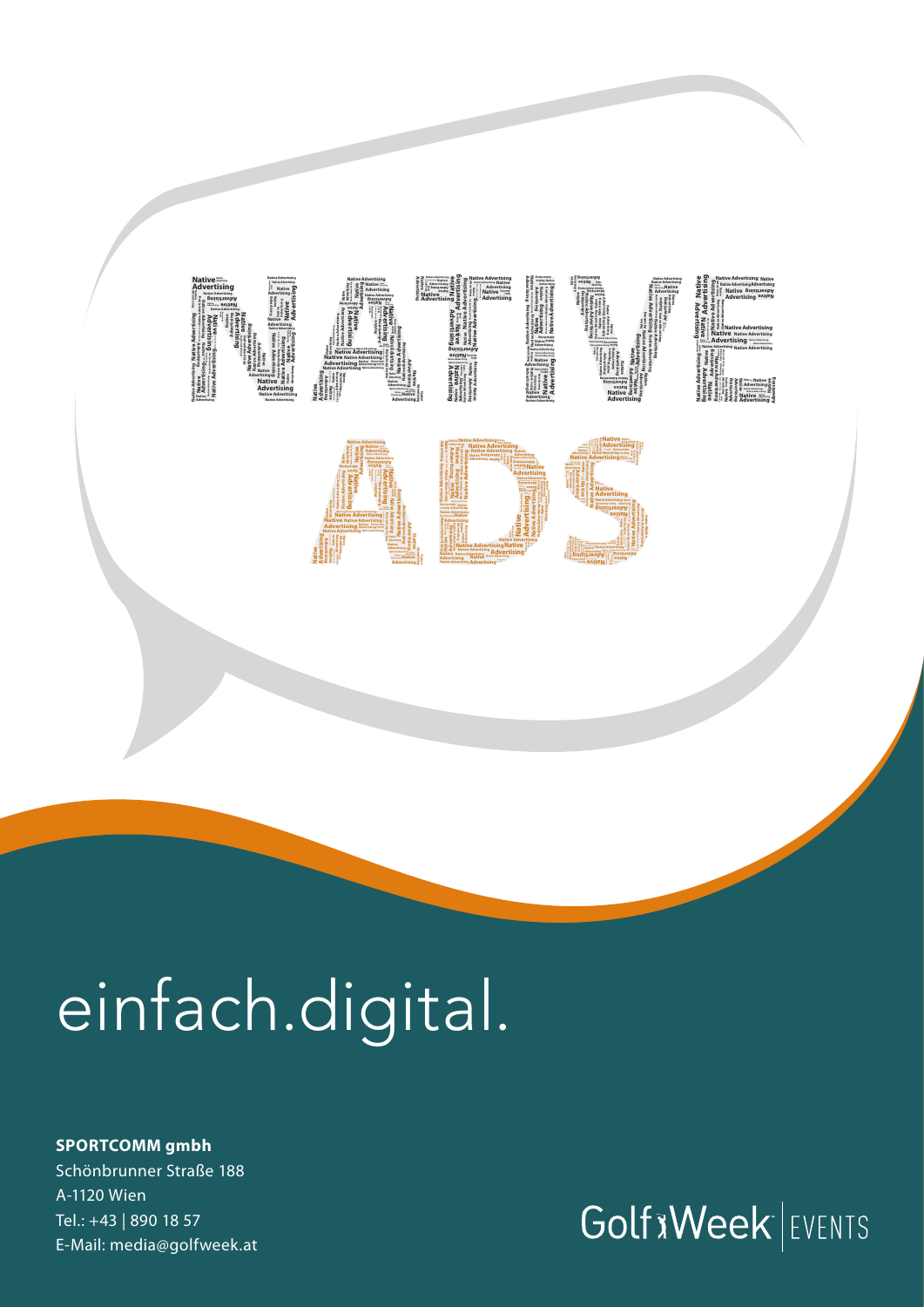## vertraut.professionell. Native Advertising

### **WELCHE WERBEFORM IST DAS?**

Native Advertising - kurz: Native Ad(s) - sind digitale Werbeanzeigen, die wie journalistische Inhalte wirken. Sie sind im Wording, in Form und Stil (Look & Feel) den redaktionellen Inhalten auf unserem Portal golfweek.events sehr ähnlich und sind so platziert, dass der Leser den Unterschied kaum bemerkt. Native Advertising geht über einfache Werbebotschaften hinaus: So werden Inhalte geliefert, die einen tatsächlichen Mehrwert für die Leser bieten. Native Advertising betten sich harmonisch in den redaktionellen Content ein und erzielen eine hohe Aufmerksamkeit.

## zielgruppenorientiert.interaktiv. Die Vorteile



#### + Akzeptanz & Glaubwürdigkeit der Anzeigen steigt

- + Auf Zielgruppe zugeschnittene Anzeigen
- + Professionell aufbereiteter Content
- + Die User Experience wird nicht gestört
- + Bessere Sichbarkeit auf mobilen Endgeräten
- + Hohe Sichtbarkeit durch Platzierung
- + "Adblocker" kommen nicht zur Wirkung

### + **ATTRAKTIVER ALS DISPLAY-WERBUNG**

Native Ads übernehmen – mit "Sponsored"-Kennzeichnung – das Look & Feel der **golfweek.events** und wirken dadurch visuell ansprechender als herkömmliche Banner-Ads.

### + **VIRALER MEHRWERT**

Anzeigen, die gut aufbereitet sind, haben ein großes Potenzial Leser anzulocken, Klicks zu generieren & in den sozialen Medien geteilt zu werden. Durch das Liken, Teilen & Kommentieren der Inhalte steigt die Interaktionsrate der Anzeige.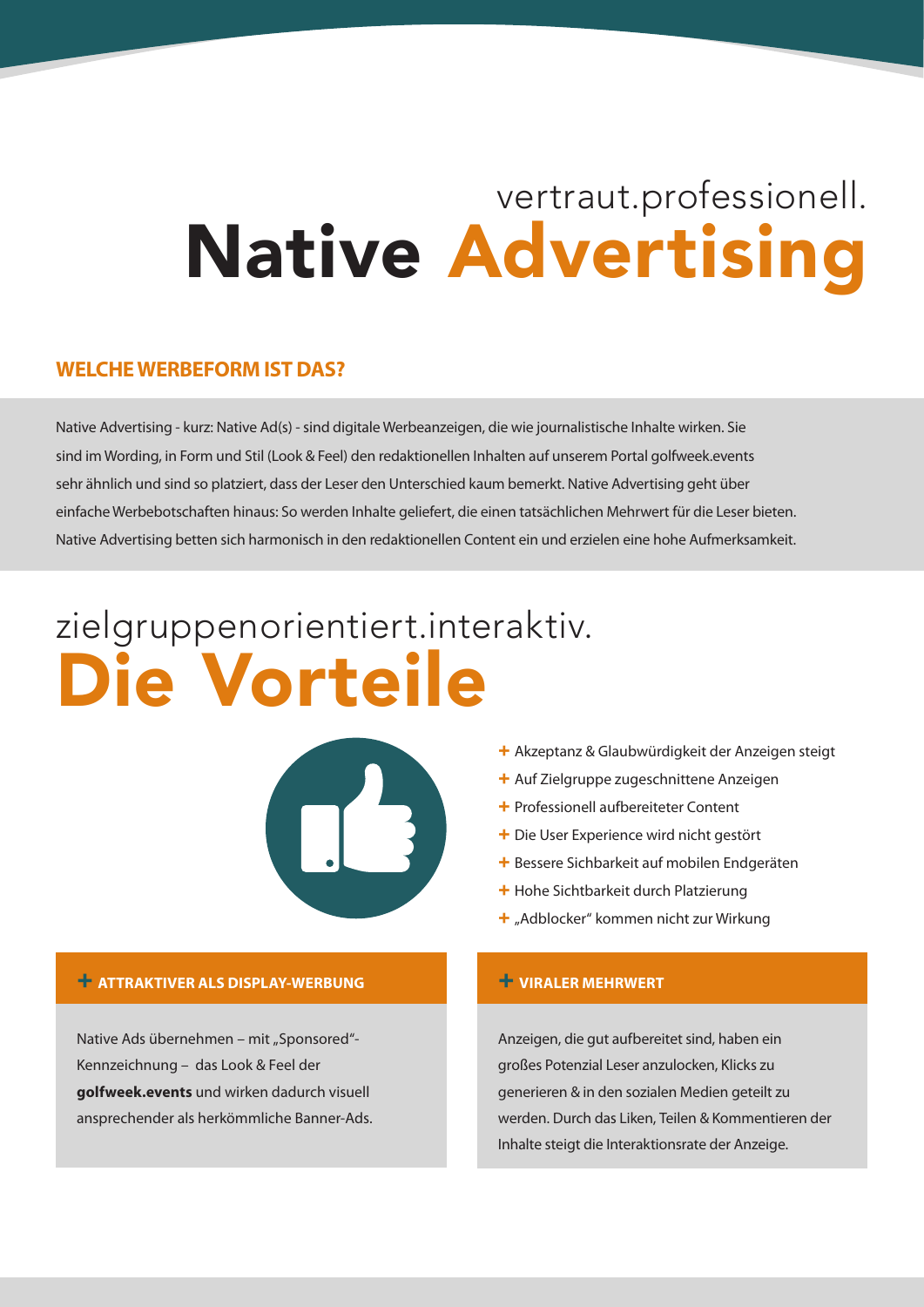## ansprechend.harmonisch. Native Formate



## **NATIVE TEASER**

Platzierung: Startseite & Themenchannel

### **TEXTMATERIAL:**

- + Teaser-Headline: 40 Zeichen (Leerzeichen inbegriffen)
- + Teaser-Text: 220 Zeichen (Leerzeichen inbegriffen)

### **BILDMATERIAL:**

+ Teaser-Bild: JPEG, PNG, 1400x900 px, 72 dpi Auflösung, RGB

### **VERLINKUNG:**

+ Landingpage (intern / externer Link)

## **NATIVE ADVERTISING**

Platzierung: Redaktionelle Seite im Contentbereich des Themenchannels

### **TEXTMATERIAL:**

- + Headline: 40 Zeichen (Leerzeichen inbegriffen)
- + Text: maximal 6.000 Zeichen (Leerzeichen inbegriffen)

#### **BILDMATERIAL:**

+ Headerbild / Galerie: JPEG, PNG, 1200x900 px, 72 dpi Auflösung, RGB

Die Texte werden von uns professionell aufbereitet und an das Look & Feel von **golfweek.events** angepasst. Es besteht auch die Möglichkeit, Bildergalerien (max. 24 Fotos pro Galerie) und Videos einzubauen.



## PREIS pro Native Teaser 10 Tage ONLINE **€** 300,-

TEASER-BILD **headers and the company of the company of the company of the company of the company of the company of the company of the company of the company of the company of the company of the company of the company of th** TEXT VIDEO FOTOGALERIE HEADLINE